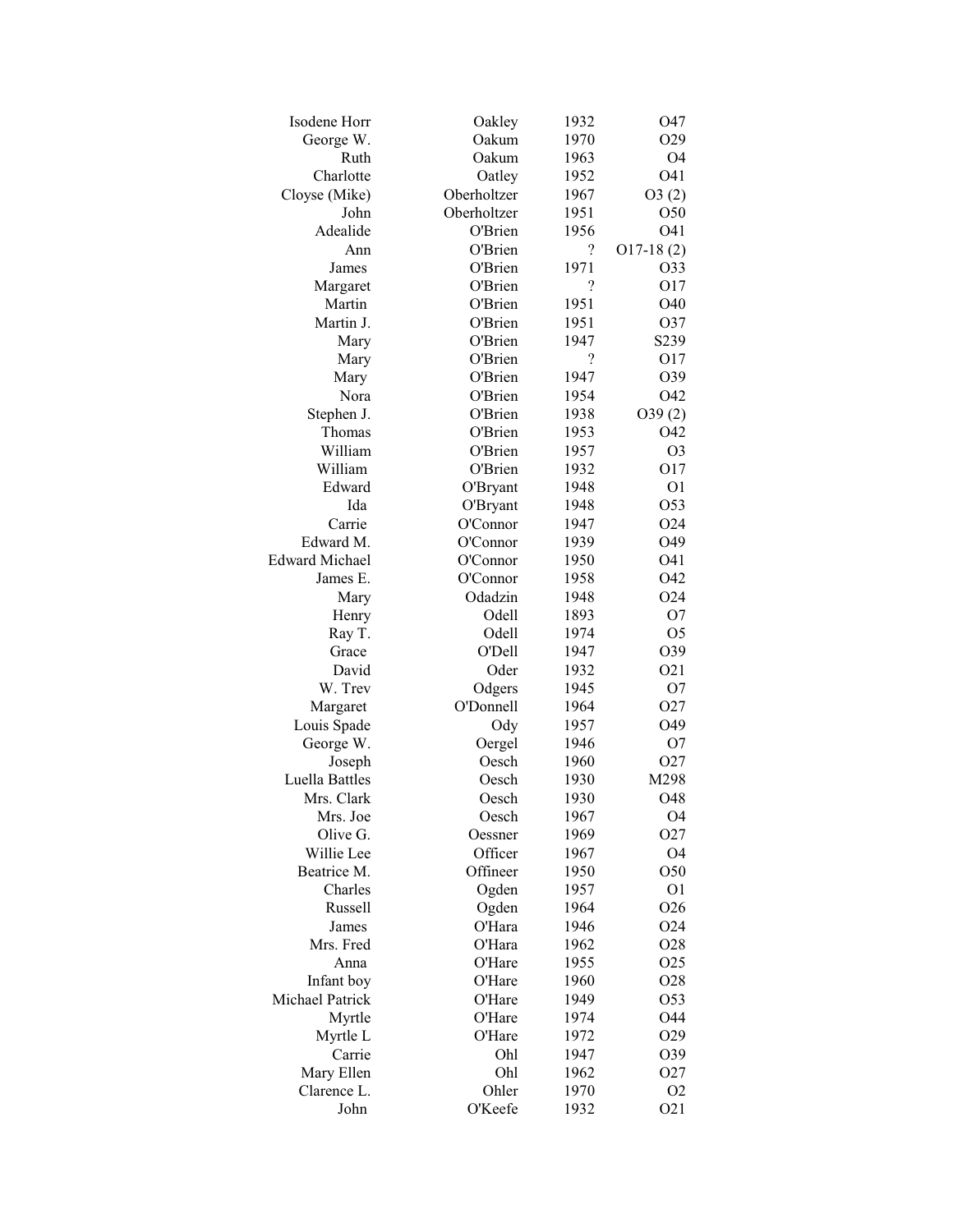| Frances          | Okorn          | 1943       | O <sub>2</sub> 3 |
|------------------|----------------|------------|------------------|
| Lucy Mae         | Oldacre        | 1934       | O39              |
| Orpha            | Oldacre        | 1973       | O53              |
| Edward           | Oldfield       | 1955       | O <sub>3</sub>   |
| Helen            | Oldfield       | 1957       | O42              |
| Elma             | Olds           | 1955       | O50              |
| Margaret         | Olds           | 1918       | O21              |
| Georgalee        | O'Lear         | 1942       | O37              |
| Daniel           | <b>O'Leary</b> | 1933       | O22              |
| James            | <b>O'Leary</b> | 1950       | O24              |
| Tom              | Oleniak        | 1964       | O27              |
| William R.       | Oles           | 1972       | O <sub>5</sub>   |
| Albert D.        | Olin           | 1911       | O11              |
| Albert D.        | Olin           | 1911       | O12              |
| Albert D.        | Olin           | 1911       | O32              |
| Charles          | Olin           | 1932       | O22              |
| Clarence         | Olin           | 1946       | O <sub>8</sub>   |
| Clarence F.      | Olin           | 1946       | O23              |
| Ethel            | Olin           | 1946       | O39              |
| Ethel            | Olin           | 1948       | O39              |
| Frank            | Olin           | 1922       | O31              |
| Frank D.         | Olin           | 1922       | O12              |
| Helen            | Olin           | 1905       | 011              |
|                  | Olin           |            | O25              |
| Holly E.         | Olin           | 1953       | O <sub>26</sub>  |
| Holly E.         | Olin           | 1953       |                  |
| James E.         | Olin           | 1916       | O19              |
| James E.         |                | 1916       | O <sub>2</sub> 1 |
| James E.         | Olin           | 1916       | O32              |
| Julia            | Olin           | 1921       | O31              |
| Laura H.         | Olin           | 1905       | O11              |
| Leah Cain        | Olin           | 1931       | O <sub>2</sub> 1 |
| Leah Cain        | Olin           | 1931       | O22              |
| Lemuel V         | Olin           | 1910       | O11              |
| Leona            | Olin           | 1973       | O46              |
| Lester R.        | Olin           | 1917       | O32              |
| Lester R.        | Olin           | 1918       | O12              |
| Mrs. Arvin       | Olin           | $\ddot{?}$ | H46              |
| Nathaniel S.     | Olin           | 1900       | O31              |
| Nathaniel S.     | Olin           | 1900       | O11              |
| <b>Ruth Mave</b> | Olin           | 1960       | O46              |
| Samuel           | Olin           | 1921       | O <sub>20</sub>  |
| Samuel E         | Olin           | 1921       | O11              |
| Lulu M.          | Oliver         | 1958       | O43              |
| John             | Ollinger       | 1955       | O <sub>3</sub>   |
| Alma Charlotte   | Olson          | 1951       | O43              |
| Carl             | Olson          | 1932       | <b>B114</b>      |
| David            | Olson          | 1956       | O <sub>51</sub>  |
| Johan            | Olson          | 1949       | O51              |
| Mary E.          | Olson          | 1971       | O45              |
| Rose             | Olson          | 1967       | O <sub>28</sub>  |
| Elizabeth        | Oman           | 1957       | O48(2)           |
| Hayes B.         | O'Neal         | 1975       | O <sub>2</sub>   |
| Lila Louise      | O'Neal         | 1960       | O44              |
| Lulu             | O'Neal         | 1957       | O <sub>1</sub>   |
| Albert Leonard   | O'Neil         | 1969       | O <sub>4</sub>   |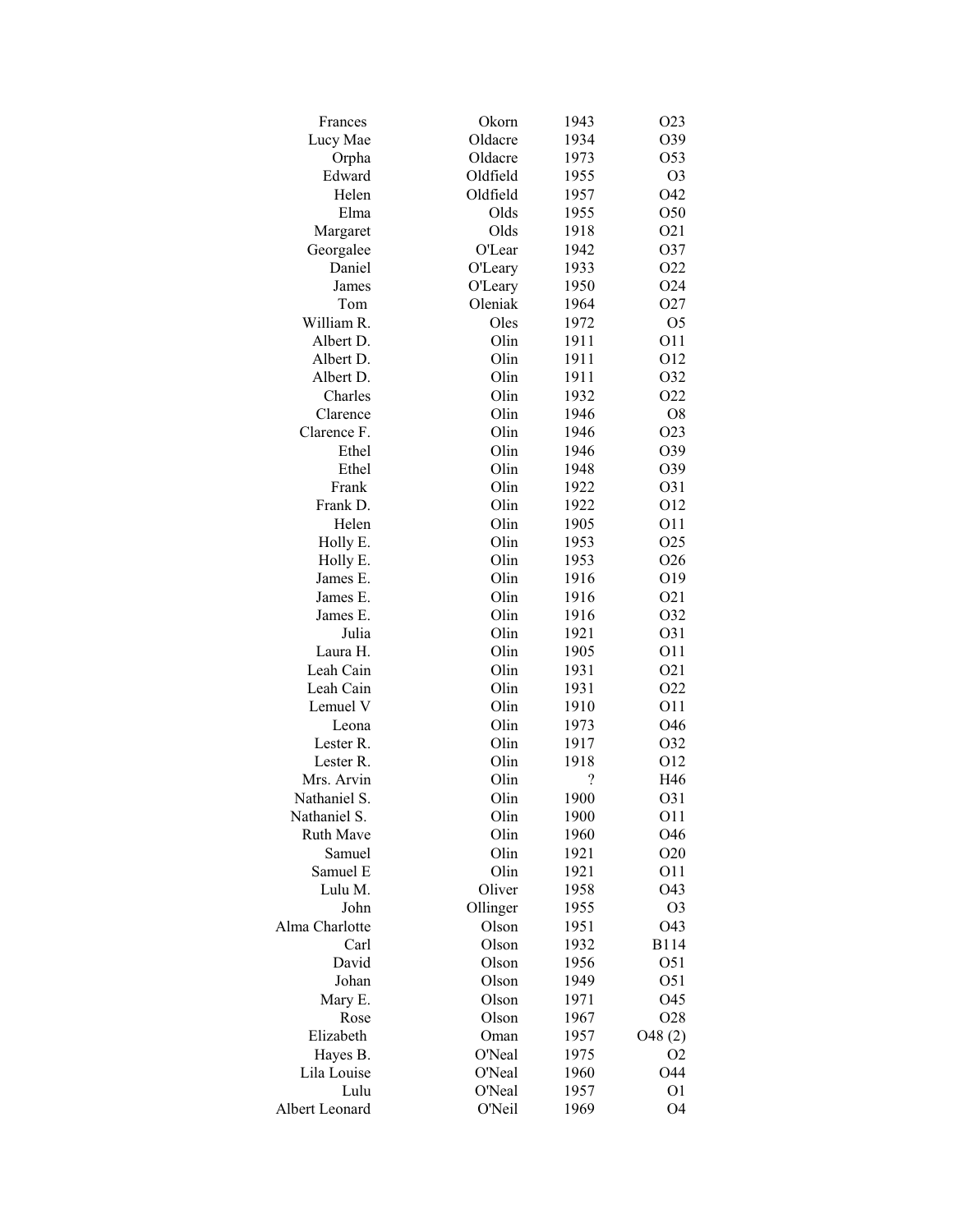| Francis P.                            | <b>O'Neil</b>   | 1962         | O43                   |
|---------------------------------------|-----------------|--------------|-----------------------|
| Ruth M.                               | O'Neil          | 1967         | O <sub>4</sub>        |
| Theresa                               | O'Neil          | 1963         | O29                   |
| Theresa                               | <b>O'Neil</b>   | 1963         | O <sub>4</sub>        |
| Wayne A.                              | O'Neil          | 1960         | O46                   |
| Albert                                | O'Neill         | 1953         | O40                   |
| Arthur                                | <b>O'Neill</b>  | 1952         | O43                   |
| Rose                                  | O'Neill         | 1954         | O42                   |
| Sam                                   | <b>O'Neill</b>  | 1952         | O40(2)                |
| Jacob                                 | Oostdyk         | 1946         | O <sub>2</sub> 3      |
| Marinus                               | Oostdyk         | 1963         | O29                   |
| Robert                                | Oostdyk         | 1950         | O <sub>8</sub>        |
| Robert I.                             | Oostdyk         | 1951         | O43                   |
| Elizabeth                             | Opalenik        | 1932         | O22                   |
| George                                | Opalenik        | 1970         | O49                   |
| Helen                                 | Opperman        | 1957         | O <sub>24</sub>       |
| Chester                               | Orcutt          | 1960         | O37                   |
| George                                | Oreolt          | 1947         | O7                    |
| Rose                                  | Orgain          | 1950         | O49                   |
| Theresa                               | Orihel          | 1962         | O51                   |
| Frank                                 | Orlaski         | 1956         | O26                   |
| Helen M.                              | Oros            | 1968         | O <sub>3</sub>        |
|                                       | Oros            | 1946         | O24                   |
| Mary                                  | Oros            | 1955         | O42                   |
| Mary                                  |                 |              |                       |
| Robert                                | Orpin           | 1955         | O <sub>8</sub><br>O40 |
| Albert D.<br>Alvah W.                 | Orr<br>Orr      | 1953<br>1932 |                       |
| Arbilla F.                            |                 |              | O22(2)                |
|                                       | Orr             | 1934         | O48                   |
| <b>Charles Delos</b><br>Mrs. Frank J. | Orr<br>Orr      | 1957         | O <sub>1</sub><br>O48 |
|                                       |                 | 1929         |                       |
| Mrs. Frank J.                         | Orr             | 1929         | O <sub>7</sub>        |
| Roland                                | Orr             | 1939         | O51                   |
| Shurl                                 | Orr             | 1957         | O <sub>1</sub>        |
| Adda                                  | Osborne         | 1956         | O49                   |
| Charles                               | Osborne         | 1959         | O41                   |
| Charles                               | Osborne         | 1968         | O44                   |
| David                                 | Osborne         | 1963         | O <sub>28</sub>       |
| Earl A                                | Osborne         | 1963         | O52(2)                |
| James                                 | Osborne         | 1957         | O <sub>25</sub>       |
| James S.                              | Osborne         | 1947         | O <sub>2</sub> 3      |
| Lucille                               | Osborne         | 1955         | O52(2)                |
| Martha S.                             | Osborne         | 1977         | O5(2)                 |
| Olive                                 | Osborne         | 1961         | O52(2)                |
| Viola M.                              | Osborne         | 1981         | O45                   |
| Thomas                                | Osburn          | 1956         | O50                   |
| Perry                                 | Oschenbine, Jr. | 1970         | O <sub>2</sub>        |
| Paul M.                               | Osco            | 1950         | O51                   |
| Daniel                                | Osco, Sr.       | 1966         | O <sub>27</sub>       |
| Sadie                                 | Osdkye          | 1934         | O48                   |
| James                                 | Osgood          | 1907         | О9                    |
| Reuben Elliott                        | Osgood          | 1914         | O15-16                |
| Harry T.                              | Osman           | 1941         | O <sub>2</sub> 3      |
| Lena A.                               | Osmun           | 1972         | O <sub>5</sub>        |
| Charles                               | Ostrander       | 1952         | O <sub>25</sub>       |
| Edith Carlisle                        | Ostrander       | 1957         | O <sub>1</sub>        |